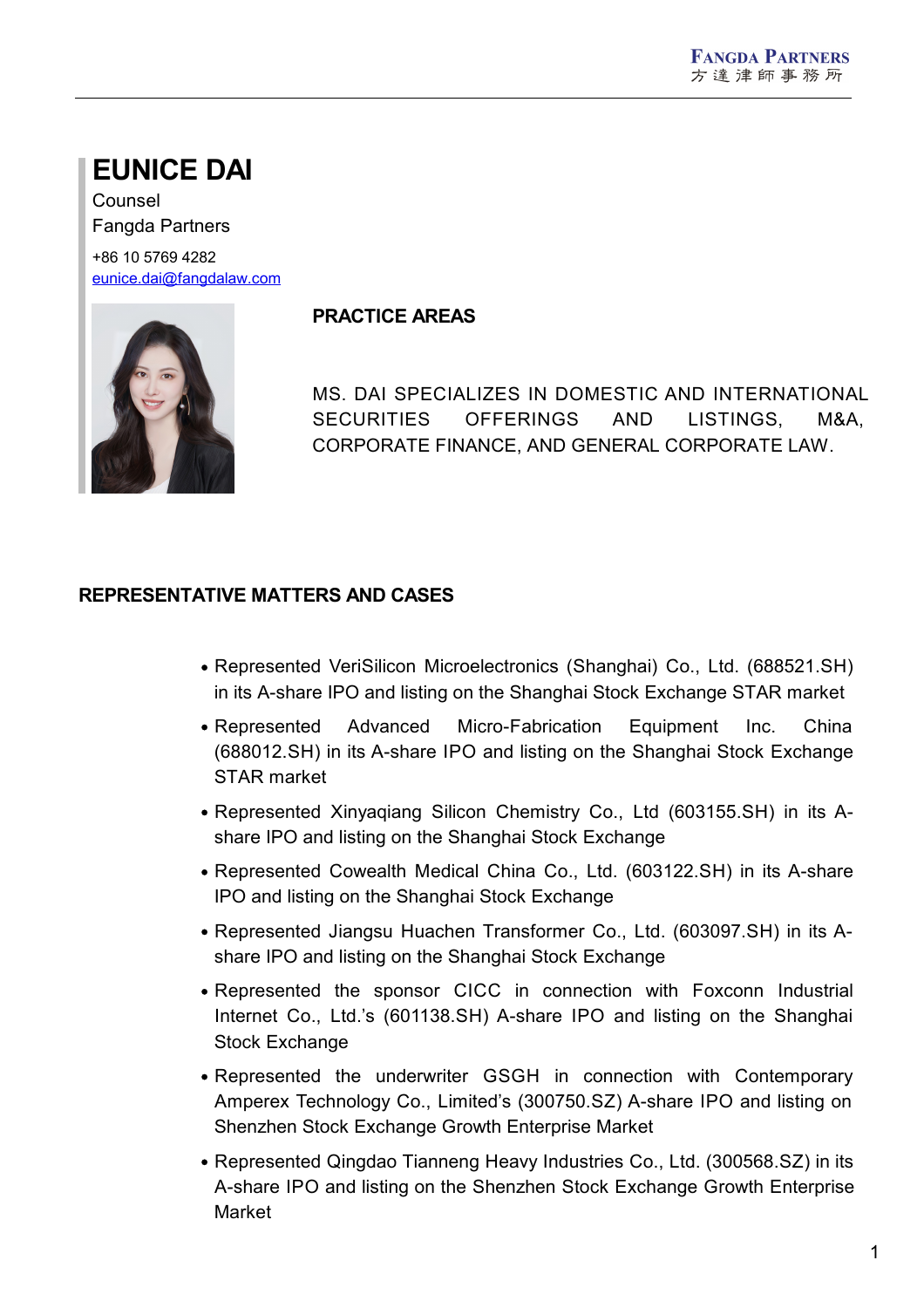- Represented Ningbo Ginlong Technologies Co., Ltd. (300763.SZ) in its A share IPO and listing on the Shenzhen Stock Exchange Growth Enterprise Market
- Represented the sponsor CICC in connection with Qingdao Topscomm Communication Inc. (603421.SH)'s A-share IPO and listing on the Shanghai Stock Exchange and issuance of convertible bonds
- Represented Shenzhen Kaifa Technology Co., Ltd. (000021.SZ) in its non public issuance of A shares
- Represented GCL System Integration Technology Co., Ltd. (002506.SZ) in its relisiting on the Shenzhen Stock Exchange and major asset reorganization
- Represented the sponsors CICC and UBSS in connection with CRRC Corporation Limited (601766.SH)'s non-public issuance of A shares
- Represented TPV Technology Limited in connection with Nanjing Huadong Electronics Information & Technology Co., Ltd. (000727.SZ)'s purchase of 51% shares of TPV Technology Limited and sale of Nanjing Huadong Electronics' total assets
- Represented Sichuan Tewoo Electromechanical Co., Ltd. (000757.SZ) in its share issuance and cash payment to the controlling shareholder of Neijiang Pengxiang to purchase 100% equity interest in Neijiang Pengxiang and to raise matching funds
- Represented SK China Investments in its investment in BYD Semiconductor
- Represented Walden International Investments in its investment in Anyka Microelectronics (Guangzhou) Co. Ltd
- Represented National IC Industry Investment Fund Phase II in its investment in Semiconductor Manufacturing International (Shenzhen) Corporation
- Represented Innoscience Suzhou in its shareholding restructuring and D series financing
- Represented Jiangsu Marching-Power Technology Co., Ltd. in its C series financing
- Represented Beijing Data Intelink Technology Co., Ltd. in its pre-IPO financing
- Represented GCL New Energy (00451.HK) in its nationwide acquisition of 467 MW of photovoltaic assets
- Represented Poly GCL (03800.HK) in its nationwide acquisition of 342 MW of photovoltaic assets